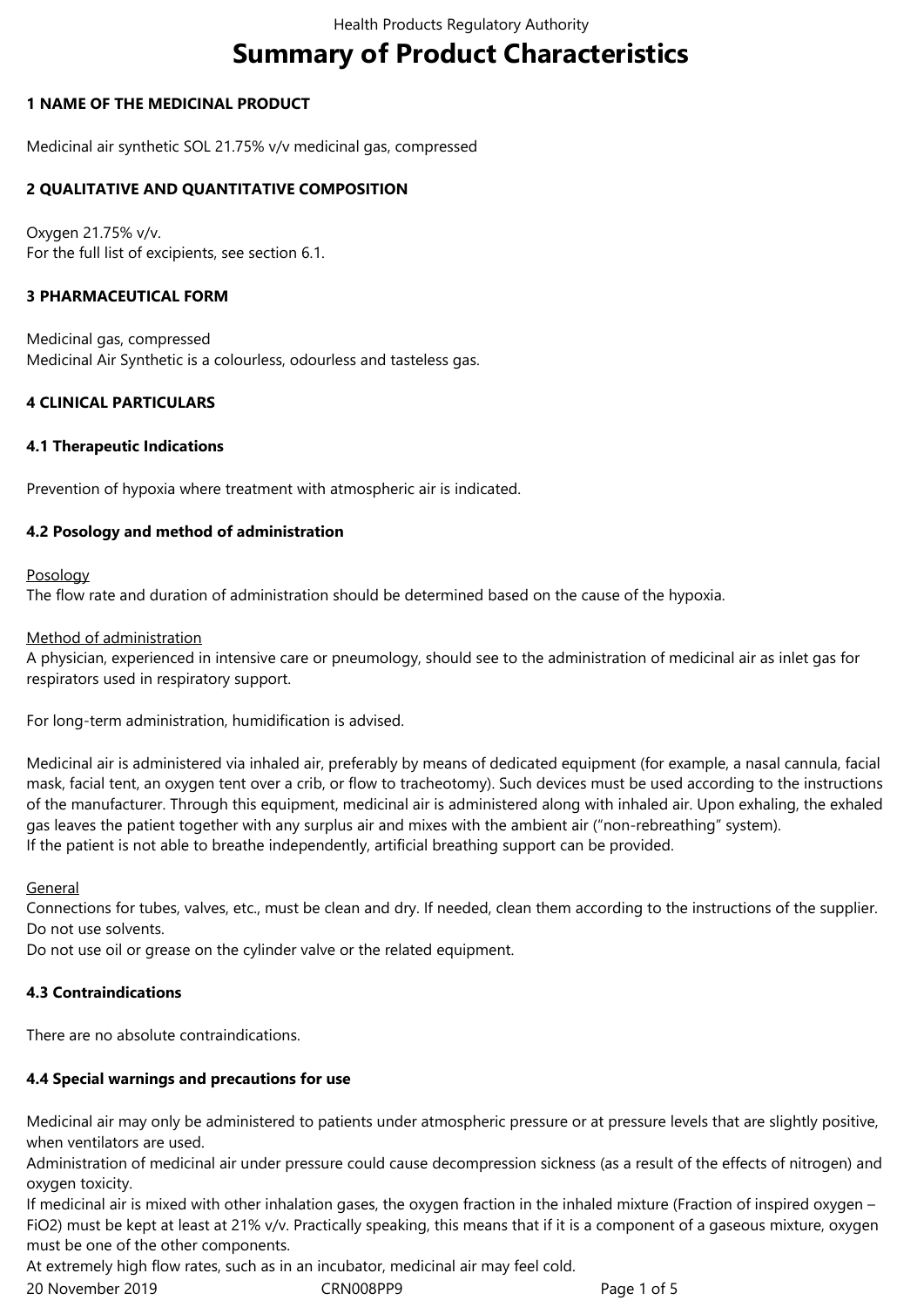#### Health Products Regulatory Authority

Medicinal air should not be used where higher than atmospheric concentrations of oxygen (>21%) would be indicated. Paediatric population

Children differ from adults, in more ways than just in size: they have, for example, a different breathing pattern, tidal volume and geometry of the airways. Caution is needed in relation to the use in children.

# *Before and during intake of the medicine, strict compliance with the safety precautions specified below is essential.* **SAFETY (see also sec.6.4 and 6.6)**

It must be said that air is not flammable per se but oxygen supports combustion; hence, when there are combustible substances, such as fats (oils, lubricants) and organic substances (fabrics, wood, paper, plastic materials, etc.), oxygen can activate combustion when exposed to a trigger (sparks, naked flame, source of ignition), or as a result of adiabatic compression, which can occur in pressure reducing devices (reducers) during sudden reduction in gas pressure.

- Do not use any electrical equipment that can issue sparks near the patients who receive medicinal air.
- It is absolutely forbidden to handle devices or components with hands or clothes or face soiled with grease, oil, creams and miscellaneous ointments. Do not use either oily creams or lipsticks.
- Cylinders cannot be used, if there is any evident damage or a suspicion that they have been damaged or exposed to extreme temperatures.
- Neither pliers nor other utensils can be used to either open or close the cylinder's valve in order to prevent the risk of damage.
- In case of leakage, the cylinder's valve must be instantly closed, if this can be done safely. If the valve cannot be closed, the cylinder must be moved to a safer outdoor location to allow the air to be freely released.

# **4.5 Interaction with other medicinal products and other forms of interactions**

There have been no reports of interactions with medicinal air.

The only interactions known are related with 100% v/v oxygen. In general, no interactions with alcohol, tobacco or food have been observed.

### Paediatric population

No interactions have been reported in children or adolescents. No interaction studies have been performed.

## **4.6 Fertility, pregnancy and lactation**

Medicinal air may be used during pregnancy and breast-feeding.

## **4.7 Effects on ability to drive and use machines**

Medicinal air has no influence on the ability to drive and use machines.

## **4.8 Undesirable effects**

 No undesirable effects are known also from post-marketing surveillance. However, the following side effects may occur: decompression sickness\* frequency unknown oxygen toxicity\* frequency unknown \*when administered under pressure (see section 4.4).

#### Reporting of suspected adverse reactions

Reporting suspected adverse reactions after authorisation of the medicinal product is important. It allows continued monitoring of the benefit/risk balance of the medicinal product. Healthcare professionals are asked to report any suspected adverse reactions via the national reporting system listed in the Appendix V\*

## **4.9 Overdose**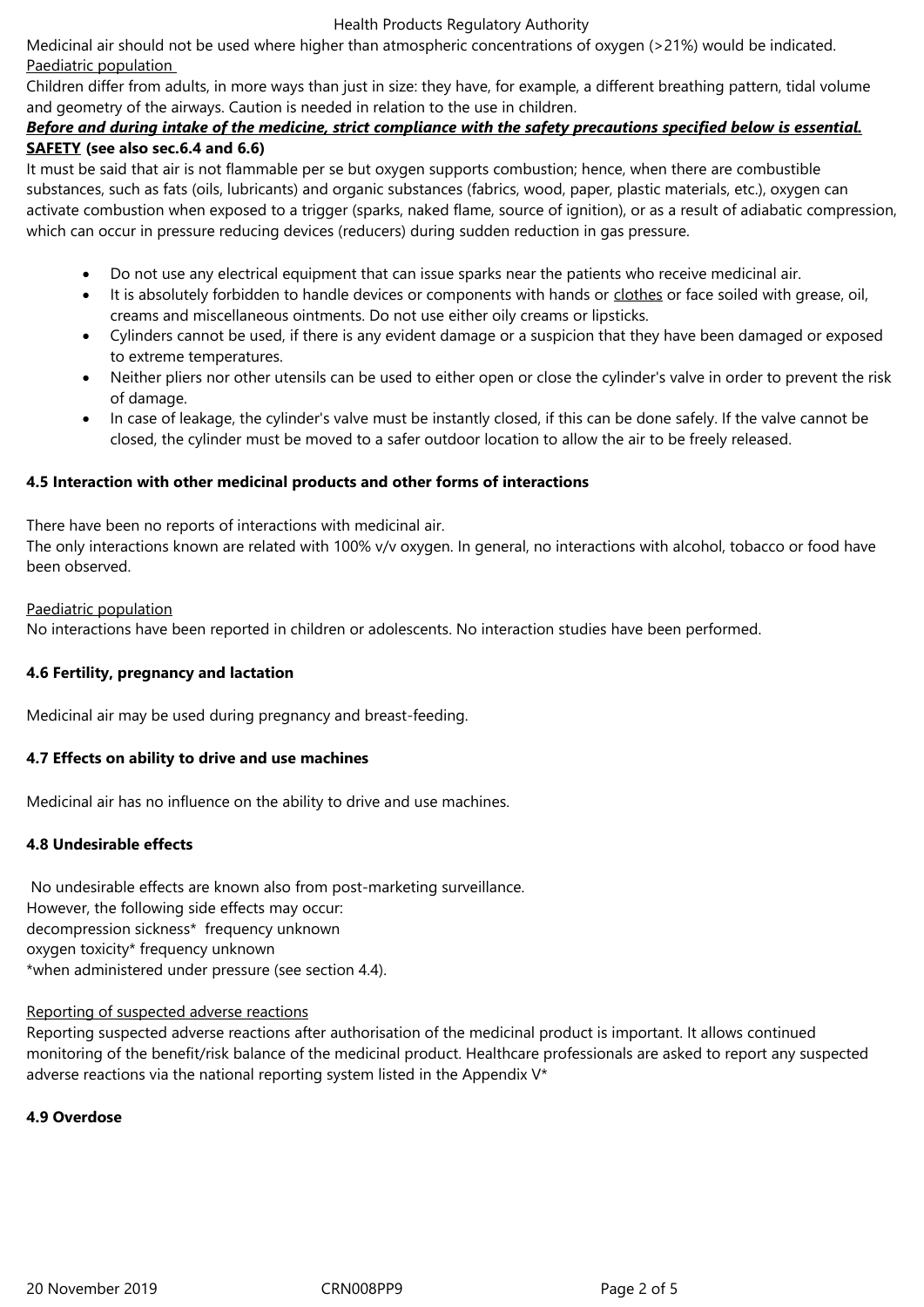No cases of overdose have been reported under normal pressure (1 bar).

## **5 PHARMACOLOGICAL PROPERTIES**

#### **5.1 Pharmacodynamic properties**

Pharmacotherapeutic group: Medical gases, ATC code: V03AN05.

#### Pharmacodynamic effects

The active ingredient, oxygen, is an essential element for sustaining life. The pharmacodynamic elements of medicinal air are linked to the physiological respiration.

Air contains approximately 21% oxygen, equivalent to (at normal atmospheric pressure) a partial pressure of 159 mmHg. The purpose of physiological respiration is to maintain an oxygen supply sufficient enough to comply with the metabolic demands of tissues.

#### **5.2 Pharmacokinetic properties**

Inhaled oxygen is absorbed by pressure-dependent gas exchange between alveolar gas and the capillary blood passing the alveoli. Oxygen (mainly bound to haemoglobin) is transported to all body tissues via the systemic circulation. Only a very small fraction of it is free oxygen (dissolved in plasma). Oxygen is an essential component in the intermediary metabolism of the cell for the formation of energy-aerobic ATP production in the mitochondria. The oxygen absorbed by the body is almost completely eliminated as carbon dioxide, which is formed during this intermediate mechanism.

### **5.3 Preclinical safety data**

Since this product is virtually equivalent to ambient air, no specific risks are to be expected for human health.

## **6 PHARMACEUTICAL PARTICULARS**

#### **6.1 List of excipients**

Nitrogen 78.25% v/v.

#### **6.2 Incompatibilities**

Not applicable.

#### **6.3 Shelf life**

3 years

#### **6.4 Special precautions for storage**

- The gas cylinders should be stored between -20°C and +65°C.
- The gas cylinders should be stored vertically, except gas cylinders with a convex bottom; these should be stored horizontally, or in a crate.
- The gas cylinders should be protected from falling or from jolts, for example, by implementing the following precautions: securing the gas cylinders or placing them in a crate.
- The gas cylinders should be stored in a well-ventilated room that is exclusively used for the storage of medicinal gases. This storage room must not contain any inflammable materials.
- Gas cylinders containing a different kind of gas, or a gas that has a different composition, should be stored separately.
- Full and empty gas cylinders should be stored separately.
- The gas cylinders must not be stored in the vicinity of sources of heat.
- Gas cylinders must be stored covered and protected against the effects of the weather.
	- Close the valves of the cylinders after use.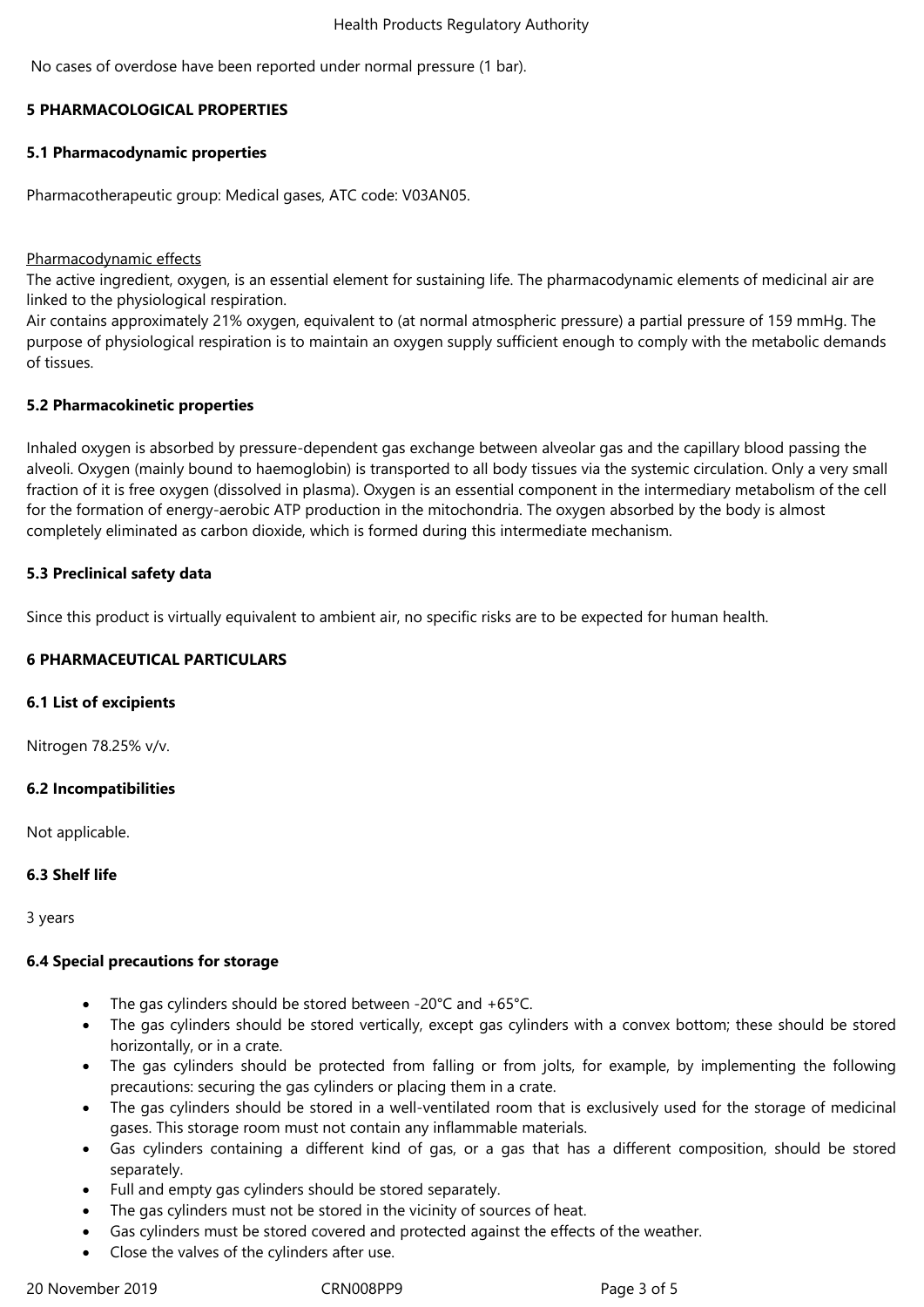## Health Products Regulatory Authority

Return cylinder to the supplier when empty.

## **6.5 Nature and contents of container**

Medicinal air is packaged in gas cylinders in a gaseous state and under the pressure of 200 bar (at 15°C). The cylinders are made of steel or aluminium. The valves are made of brass, steel or aluminium. Gas cylinders with a content of  $(x)$  litres deliver  $(y)$  litres of air at 15°C and 1 bar.

| <b>Content in litres (x)</b>  |     | 2    | З    | 5   | 10                                                      | 20    | 30    | 40     |
|-------------------------------|-----|------|------|-----|---------------------------------------------------------|-------|-------|--------|
| Number of litres of air $(y)$ | 196 | 393  | 589  | 982 | 1965                                                    | 3929  | 5894  | 7858   |
|                               |     |      |      |     |                                                         |       |       |        |
| <b>Content in litres (x)</b>  | 50  | 8x40 | 8x50 |     | 12x40 12x50                                             | 16x40 | 16x50 | 20x50  |
|                               |     |      |      |     |                                                         |       |       | 196460 |
| Number of litres of air $(y)$ |     |      |      |     | 9823   62867   78584   94301   117876   125735   157168 |       |       |        |

| Packaging                                      | Available sizes (I)                           |
|------------------------------------------------|-----------------------------------------------|
| Aluminium cylinder with integrated valve       | 1, 2, 3, 5, 10, 20, 30, 40, 50                |
| Steel cylinder with integrated valve           | 1, 2, 3, 5, 10, 20, 30, 40, 50                |
| Aluminium cylinder with yoke type valve        | 1, 2, 3, 5, 10, 20, 30, 40, 50                |
| Steel cylinder with yoke type valve            | 1, 2, 3, 5, 10, 20, 30, 40, 50                |
| Aluminium cylinder with threaded valve         | 1, 2, 3, 5, 10, 20, 30, 40, 50                |
| Steel cylinder with threaded valve             | 1, 2, 3, 5, 10, 20, 30, 40, 50                |
| Steel cylinder bundles with threaded valve     | 8x40, 8x50, 12x40, 12x50, 16x40, 16x50, 20x50 |
| Aluminium cylinder bundles with threaded valve | 8x40, 8x50, 12x40, 12x50, 16x40, 16x50, 20x50 |

| Type of the valve   Outlet pressure |                              | Remarks                                                                            |
|-------------------------------------|------------------------------|------------------------------------------------------------------------------------|
| Integrated valve                    | 4 bar (at the socket outlet) |                                                                                    |
| Yoke type valve                     |                              | 200 bar (when the gas cylinder is full)   Use only with a suitable reducing device |
| Threaded valve                      |                              | 200 bar (when the gas cylinder is full) Use only with a suitable reducing device   |

Gas cylinders comply with the requirements of Dir. 1999/36/EC

Colour marking conforms to EN 1089-3: white body and white/black shoulder.

Valves conform to the requirements of EN ISO 10297.

Threaded valves outlets conform to NEN 3268 (NL), DIN 477 (DE), BS 341-3 (UK), NBN 226 (BE).

Yoke type valves conform to EN ISO 407.

Integrated valves conform also with EN ISO 10524-3.

Not all pack sizes may be marketed.

## **6.6 Special precautions for disposal and other handling**

Follow the instructions of your supplier, particularly:

- If the gas cylinder is visibly damaged, or if there is a suspicion of damage or exposure to extreme temperatures has occurred, the gas cylinder may not be used.
- All contact with oil, grease or hydrocarbons must be avoided.
- Only equipment suitable for use with a specific gas cylinder and that specific gas may be used.
- When opening and closing the valve of a gas cylinder, no pliers or other tools must be used so as to avoid the risk of damage.
- No modifications to the form of packaging must be made.
- In case of leakage, the valve of the cylinder should be closed immediately, if this can be performed in a safe manner. If the valve cannot be closed, the cylinder should be emptied in a safe location in the open air.
- Valves of empty gas cylinders must be closed.
- The transferring of gas under pressure is prohibited.
- Keep the container away from open fire.